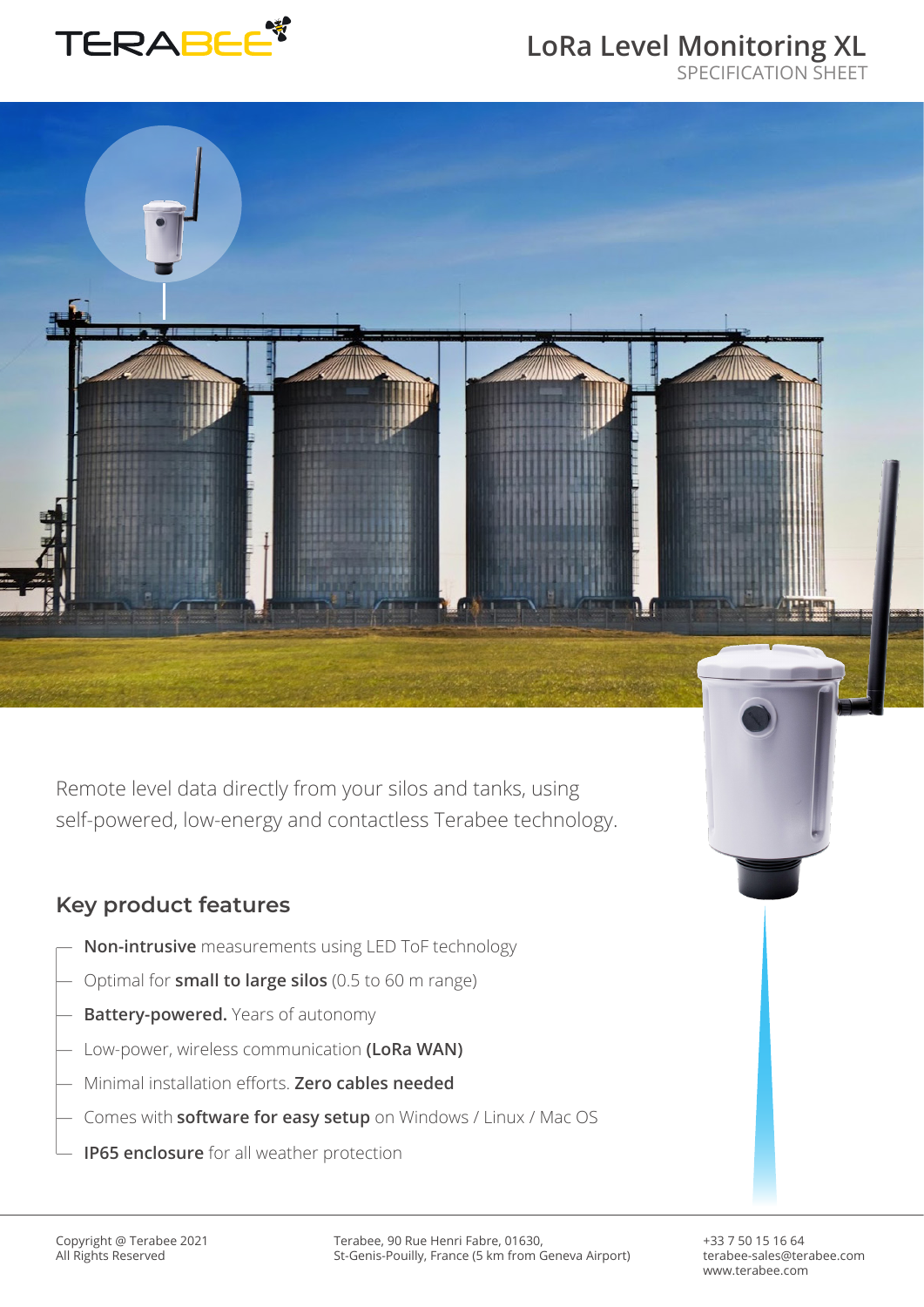

## **Technical specifications**

| <b>Distance Sensor</b>                                 |                                                                                       |                                                                                                                                                                   |
|--------------------------------------------------------|---------------------------------------------------------------------------------------|-------------------------------------------------------------------------------------------------------------------------------------------------------------------|
| Detection Principle                                    | Infrared Time-of-Flight                                                               |                                                                                                                                                                   |
| Sensor Field of View                                   | Approx. 2°                                                                            |                                                                                                                                                                   |
| <b>Measured Detection Area</b>                         | 40 × 40 cm @ 10 m range                                                               |                                                                                                                                                                   |
| Measurement Range <sup>1</sup>                         | 0.5 m up to 60 m                                                                      |                                                                                                                                                                   |
| Accuracy <sup>1</sup>                                  | Distance:<br>Level:                                                                   | $±4$ cm in the first 14 m, and $±1.5$ % beyond 14 m<br>Depending on application conditions                                                                        |
| <b>Output Distance Resolution</b>                      | 5 mm                                                                                  |                                                                                                                                                                   |
| Data, Interfaces                                       |                                                                                       |                                                                                                                                                                   |
| Data Output                                            | Distance (in millimeters)<br>Fill level (in percentage)<br>Battery status (voltage)   |                                                                                                                                                                   |
| Measurement and Transmission Intervals<br>(selectable) | 1 reading / 1 day<br>1 reading / 6 hours<br>1 reading / 1 hour<br>1 reading / 15 mins |                                                                                                                                                                   |
| Communication Interface                                | LoRaWAN (class A device)<br>USB 2.0, Micro-B                                          |                                                                                                                                                                   |
| Configuration Interface                                | USB 2.0, Micro-B (under sealed cover)                                                 |                                                                                                                                                                   |
| Supported LoRaWAN frequencies                          | EU 863-870 MHz<br>US 902-928 MHz<br>AU 915-928 MHz                                    |                                                                                                                                                                   |
| <b>LoRaWAN Activation methods</b>                      | OTAA, ABP                                                                             |                                                                                                                                                                   |
| Antenna Specifications                                 | +2dBi, IP67, hinged (3 positions)                                                     |                                                                                                                                                                   |
| <b>Visual Notification</b>                             | 1 x multicolor LED (under sealed cover)                                               |                                                                                                                                                                   |
| <b>Activation Switch</b>                               | Yes (under sealed cover)                                                              |                                                                                                                                                                   |
| Electronics                                            |                                                                                       |                                                                                                                                                                   |
| Power Source                                           | (1) Internal battery, replaceable                                                     | (2) USB 2.0, Micro-B (5V DC ±5%)                                                                                                                                  |
| <b>Battery Type</b>                                    | Standard Type D, Lithium Thionyl Chloride, 3.6V, 19Ah                                 |                                                                                                                                                                   |
| Battery Lifetime Estimate <sup>2</sup>                 | 6 years @ 1 reading / 1 hour (3)                                                      |                                                                                                                                                                   |
| Mechanics                                              |                                                                                       |                                                                                                                                                                   |
| Dimensions                                             | 170 mm x Ø 107 mm                                                                     |                                                                                                                                                                   |
| Weight                                                 | 405 g                                                                                 |                                                                                                                                                                   |
| <b>Housing Material</b>                                | Polycarbonate, ABS                                                                    |                                                                                                                                                                   |
| <b>Housing Protection</b>                              | <b>IP65</b>                                                                           |                                                                                                                                                                   |
| Ambient Operating Temperature                          | -20°C to 65°C                                                                         |                                                                                                                                                                   |
| Installation                                           | adjustable bracket accessory)                                                         | Supports various installation methods (onboard NPT 1.5 thread connection, flat<br>surface attachment using flange accessory, installation at various angles using |
| Other                                                  |                                                                                       |                                                                                                                                                                   |
| Use Environment                                        | non-hazardous environments                                                            |                                                                                                                                                                   |
| <b>Supporting Software</b>                             | Terabee Configuration GUI (compatible with Windows, Linux, Mac OS)                    |                                                                                                                                                                   |
| Certification                                          | CE<br>RoHS<br>IP65 (CEI EN 60529)                                                     | Vibration and Bumps (EN 60068-2)                                                                                                                                  |

(1) Specifications are derived from tests in controlled conditions (target with 80% diffuse reflectivity, indoor fluorescent lighting, ambient temperature around 25°C).

Please note that bright sunlight, target surface reflectivity, and large amounts of dust can affect sensor performance<br>(2) The battery life can vary depending on a number of factors, including selected transmission frequen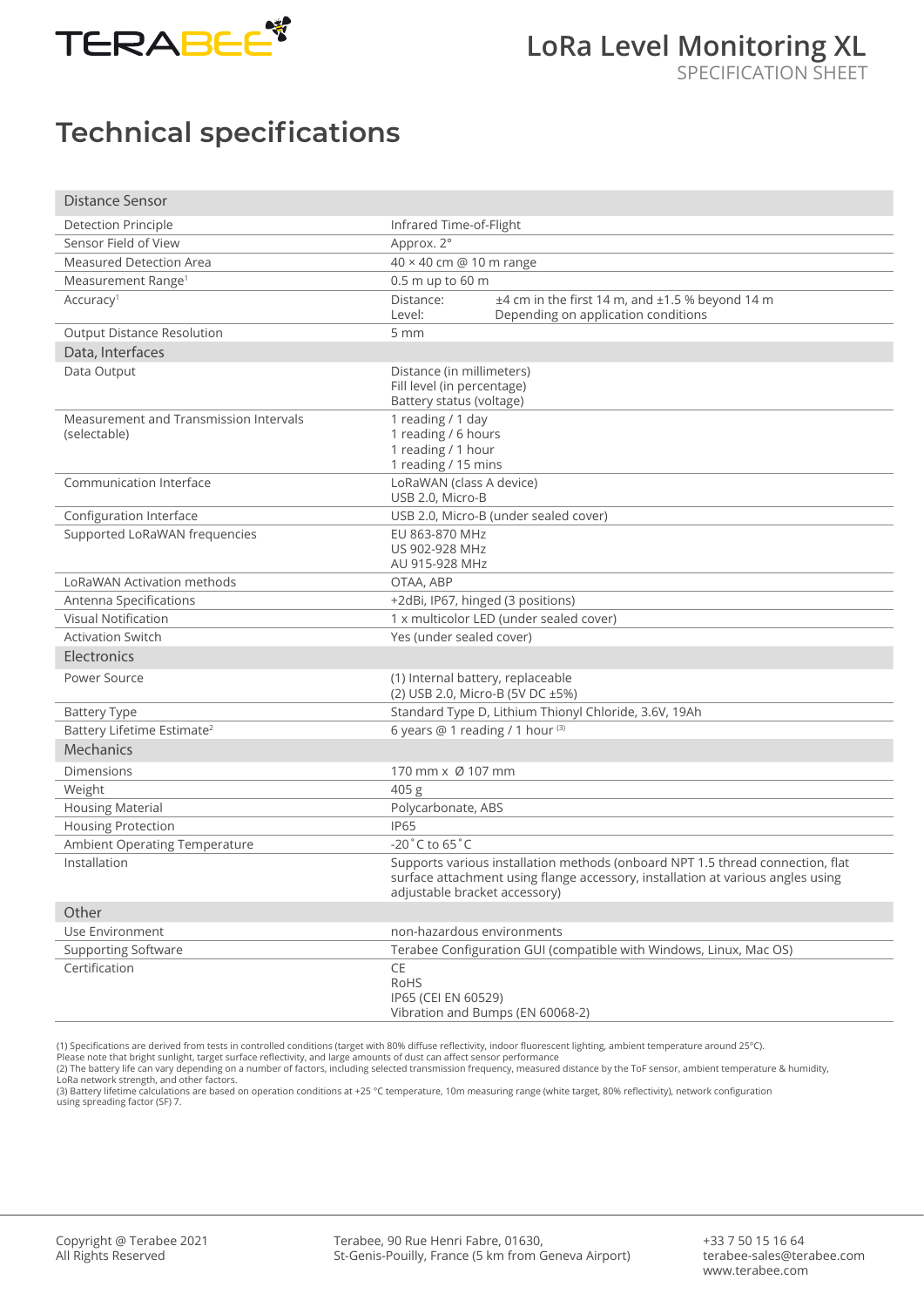

#### **Onboard features and controls**